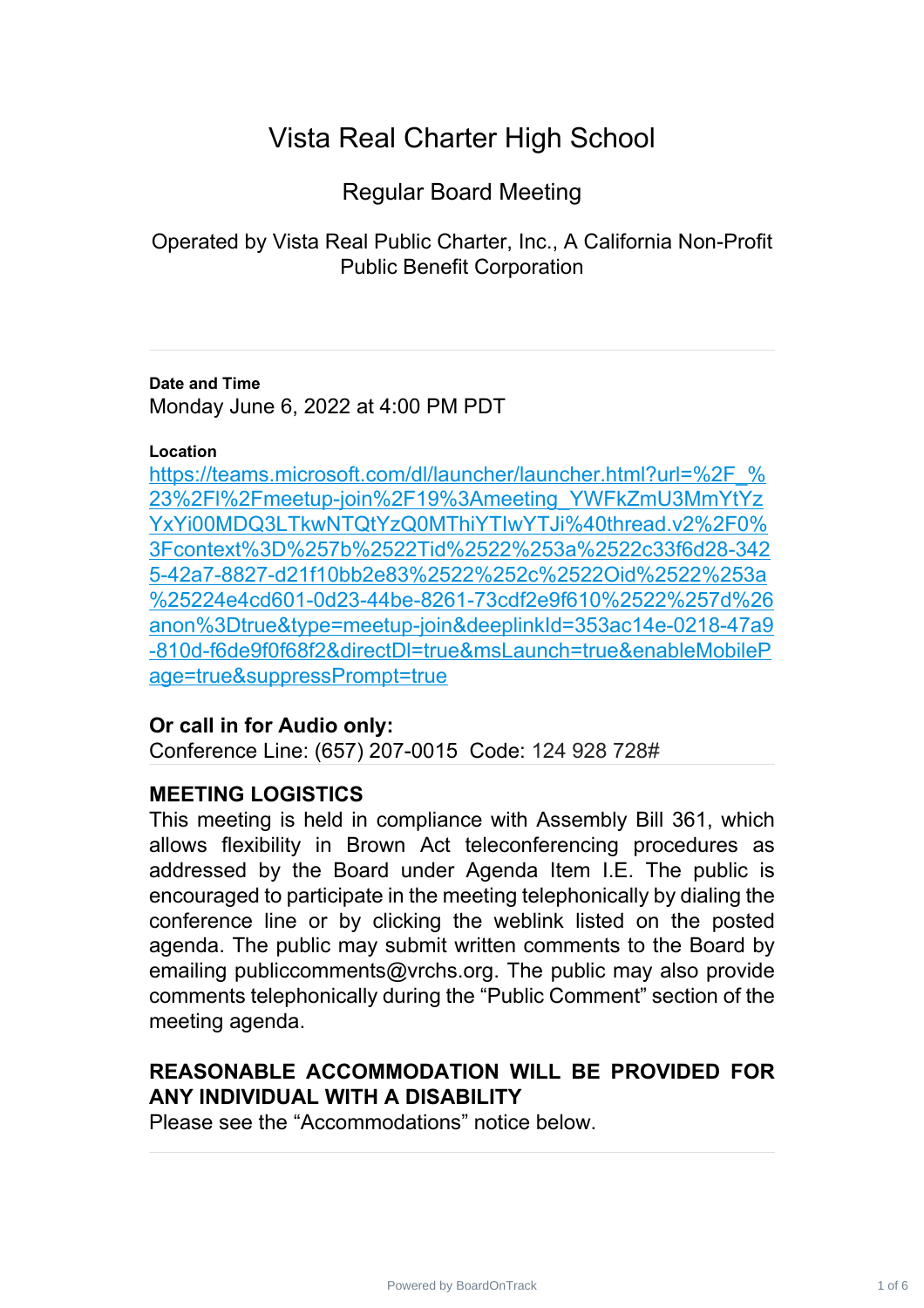| Agenda                                                                                                                                                                                                                                         |                           | <b>Purpose Presenter</b>        | <b>Time</b> |
|------------------------------------------------------------------------------------------------------------------------------------------------------------------------------------------------------------------------------------------------|---------------------------|---------------------------------|-------------|
| I. Opening Items                                                                                                                                                                                                                               |                           |                                 | 4:00 PM     |
| <b>Opening Items</b>                                                                                                                                                                                                                           |                           |                                 |             |
| A. Call the Meeting to Order                                                                                                                                                                                                                   |                           | Randell<br>Lawrence             |             |
| <b>B.</b> Roll Call and Establishment of<br>Quorum                                                                                                                                                                                             |                           | Randell<br>Lawrence             |             |
| Members of the Board Roll Call and Establishment of Quorum<br>Randell Lawrence, Board President<br>Victoria Hancock, Board Secretary<br>Ernest "Ernie" Villegas, Board Member<br>Marybeth Jacobsen, Board Member<br>Gary Cushing, Board Member |                           |                                 |             |
| <b>C.</b> Pledge of Allegiance                                                                                                                                                                                                                 |                           | Randell<br>Lawrence             |             |
| <b>D.</b> Staff Introductions                                                                                                                                                                                                                  |                           | Randell<br>Lawrence             |             |
| At this time, staff members will be invited to state their names and titles.                                                                                                                                                                   |                           |                                 |             |
| <b>E.</b> Adopt Resolution Continuing<br>Board of Directors' Authority to Hold<br>Virtual or Teleconference Meetings<br><b>Pursuant to Assembly Bill 361</b>                                                                                   | Vote                      | <b>Jeff</b><br><b>Martineau</b> |             |
| <b>F.</b> Approve Agenda for the June 6<br>2022, Regular Public Meeting of the<br><b>Board of Directors</b>                                                                                                                                    | Vote                      | Randell<br>Lawrence             |             |
| <b>G.</b> Approve Minutes of the May 18,<br>2022, Regular Public Meeting of the<br><b>Board of Directors</b>                                                                                                                                   | Approve<br><b>Minutes</b> | Randell<br>Lawrence             |             |

## **II. Consent Agenda**

*All items listed under consent agenda are considered by the Board to be routine and consistent with approved policies and practices of the Charter School. The Board will be asked to approve all of the consent agenda items by a single vote unless requested by a Board member to be discussed and considered for action separately.*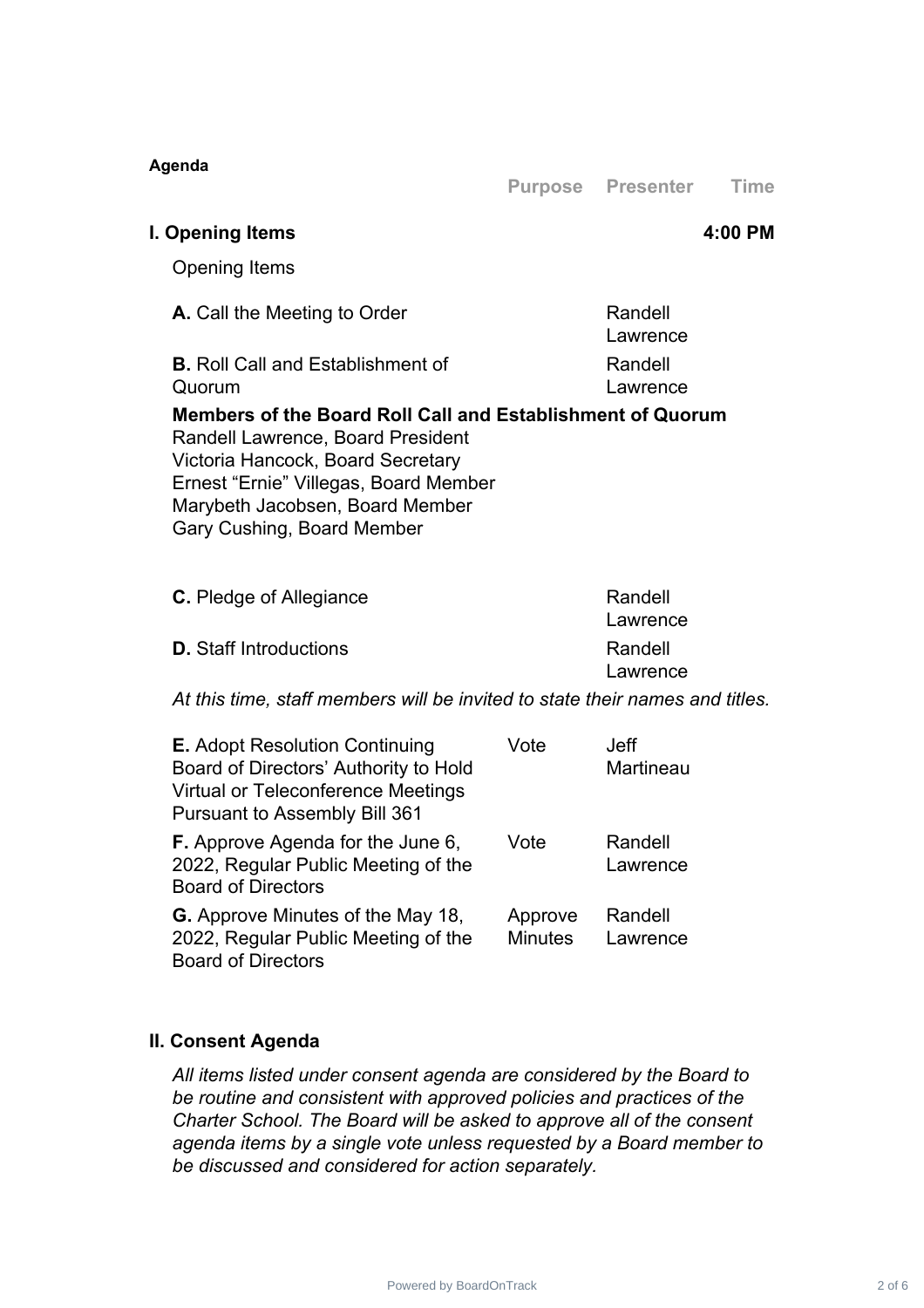|                                |      | <b>Purpose Presenter</b> | Time |
|--------------------------------|------|--------------------------|------|
| <b>A.</b> Consent Agenda Items | Vote | Randell                  |      |
|                                |      | Lawrence                 |      |

1. The Board will be asked to accept the Uniform Complaints Report for the 2021-2022 school year: 0 Complaints Received

## **III. Public Comment**

*At this time, members of the public may address the Board on any item within the subject matter jurisdiction of the Board, whether or not the item is on the agenda, by dialing the teleconference line or by clicking the weblink listed on the posted agenda. The time allotted per presentation will not exceed three (3) minutes, except in the case where a member of the public utilizes a translator, in which case the time allotted will not exceed six (6) minutes. In accordance with the Brown Act, no action may occur at this time, but it is the Board's prerogative to hold a brief discussion, provide information to the public, provide direction to staff, or schedule the matter for a future meeting.*

| A. Public Comment | FYI | Randell  |
|-------------------|-----|----------|
|                   |     | Lawrence |

### **IV. School Reports and Information**

| A. Area Superintendent Update                                                                                                      | <b>FYI</b> | Corrine<br>Manley        |
|------------------------------------------------------------------------------------------------------------------------------------|------------|--------------------------|
| <b>B.</b> Report on Mathematics<br><b>Placement Results</b>                                                                        | <b>FYI</b> | Corrine<br>Manley        |
| <b>C.</b> LCFF Local Indicators Report for<br><b>School Year 2021-2022</b>                                                         | <b>FYI</b> | Corrine<br>Manley        |
| <b>D.</b> School Survey Report                                                                                                     | <b>FYI</b> | Corrine<br>Manley        |
| E. Annual IRS Form 990, Return of<br><b>Organization Exempt From Income</b><br>Tax and the California return for<br>2020, as filed | <b>FYI</b> | Guita<br>Sharifi         |
| F. Finance Update                                                                                                                  | <b>FYI</b> | Guita<br>Sharifi         |
| <b>G.</b> Committed Funds Plan                                                                                                     | <b>FYI</b> | Corrine<br>Manley        |
| H. Area Superintendent Performance<br>Review (Evaluation Tool for school<br>year 2022-2023), First Read                            | <b>FYI</b> | <b>Jeff</b><br>Martineau |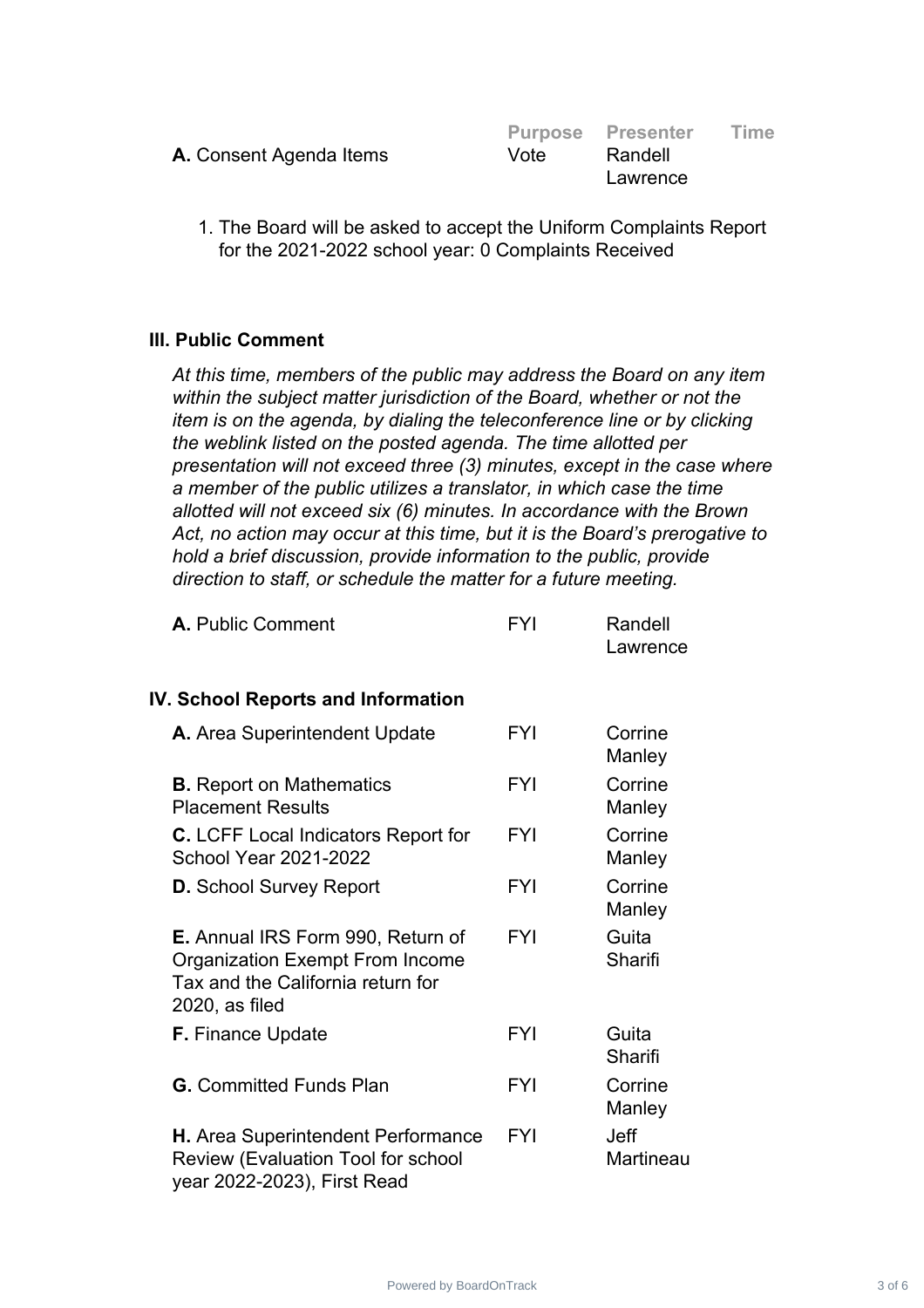| V. Public Hearing                                                                                                                                                                                                                                                                                                                   |                |                     |
|-------------------------------------------------------------------------------------------------------------------------------------------------------------------------------------------------------------------------------------------------------------------------------------------------------------------------------------|----------------|---------------------|
| A. Open Public Hearing                                                                                                                                                                                                                                                                                                              | Vote           | Randell<br>Lawrence |
| <b>B.</b> The Board will hold a public<br>hearing to solicit the<br>recommendations and comments of<br>members of the public regarding the<br><b>Budget Overview for Parents and the</b><br><b>Local Control Accountability Plan</b><br>(LCAP) with Comprehensive Support<br>and Improvement Plan for the 2022-<br>2023 school year | <b>Discuss</b> | Corrine<br>Manley   |
| C. Close Public Hearing                                                                                                                                                                                                                                                                                                             | Vote           | Randell<br>Lawrence |
| <b>VI. Action Items</b>                                                                                                                                                                                                                                                                                                             |                |                     |
| A. The Board will be asked to<br>approve Victoria Hancock to serve<br>on the Board of Directors for the term<br>July 1, 2022 through June 30, 2023                                                                                                                                                                                  | Vote           | Randell<br>Lawrence |
| <b>B.</b> The Board will be asked to<br>approve Ernest "Ernie" Villegas to<br>serve on the Board of Directors for<br>the term July 1, 2022 through June<br>30, 2023                                                                                                                                                                 | Vote           | Randell<br>Lawrence |
| <b>C.</b> The Board will be asked to<br>approve Marybeth Jacobsen to serve<br>on the Board of Directors for the term<br>July 1, 2022 through June 30, 2023                                                                                                                                                                          | Vote           | Randell<br>Lawrence |
| <b>D.</b> The Board will be asked to<br>approve Gary Cushing to serve on<br>the Board of Directors for the term<br>July 1, 2022 through June 30, 2023                                                                                                                                                                               | Vote           | Randell<br>Lawrence |
| <b>E.</b> The Board will be asked to<br>approve Randell Lawrence to serve<br>on the Board of Directors for the term<br>July 1, 2022 through June 30, 2023                                                                                                                                                                           | Vote           | Victoria<br>Hancock |
| <b>F.</b> The Board will be asked to re-<br>authorize the Corporate Officers and<br>Senior Administration to make all<br>reasonable and necessary business<br>arrangements, and enter into all                                                                                                                                      | Vote           | Randell<br>Lawrence |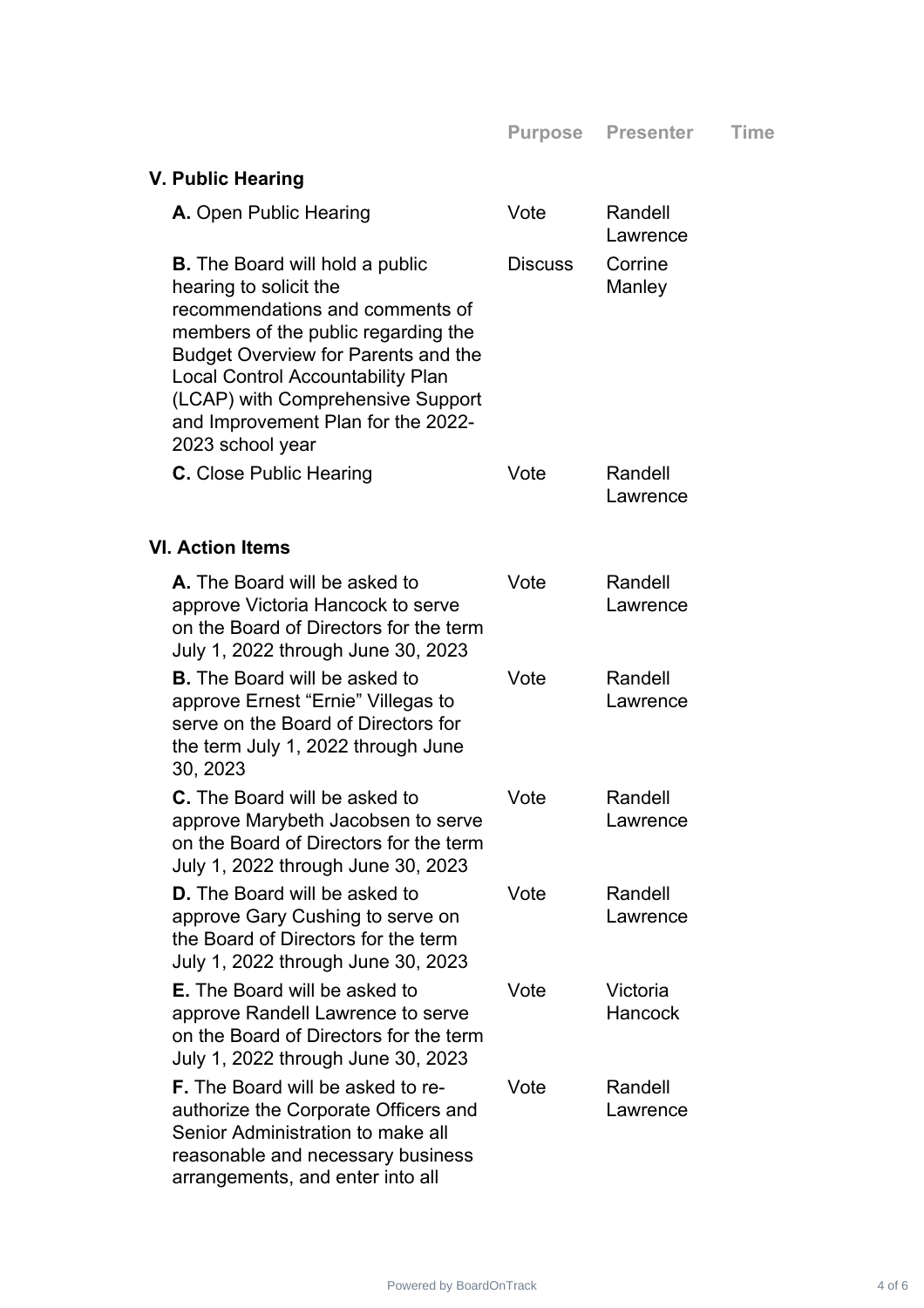| reasonable and necessary<br>transactions, including but not limited<br>to, contracts with vendors,<br>employees, consultants and others                                                                                              |      |                     |
|--------------------------------------------------------------------------------------------------------------------------------------------------------------------------------------------------------------------------------------|------|---------------------|
| <b>G.</b> The Board will be asked to re-<br>authorize the Corporate Officers to<br>award discretionary incentives to<br>employees at various sundry times                                                                            | Vote | Randell<br>Lawrence |
| <b>H.</b> The Board will be asked to<br>approve the Local Control Funding<br>Formula (LCFF) for school year<br>2022-2023, which drives the primary<br>source of funding for the charter<br>school                                    | Vote | Guita<br>Sharifi    |
| <b>I.</b> The Board will be asked to approve<br>the Education Protection Account<br>(EPA) spending determinations                                                                                                                    | Vote | Guita<br>Sharifi    |
| <b>J.</b> The Board will be asked to<br>approve the Budget for the 2022-<br>2023 fiscal year                                                                                                                                         | Vote | Guita<br>Sharifi    |
| K. The Board will be asked to<br>approve the Budget Overview for<br><b>Parents and the Local Control</b><br>Accountability Plan (LCAP) with<br><b>Comprehensive Support and</b><br>Improvement Plan for the 2022-2023<br>school year | Vote | Corrine<br>Manley   |
| <b>L.</b> The Board will be asked to<br>approve the school's Title I federal<br>addendum for Schoolwide Program<br>for the 2022-2023 fiscal year                                                                                     | Vote | Corrine<br>Manley   |
| <b>M.</b> The Board will be asked to<br>approve the Consolidated<br>Application process and submission<br>for all reports required for the 2022-<br>2023 school year                                                                 | Vote | Corrine<br>Manley   |
| N. The Board will be asked to renew<br>a Revolving Line of Credit (RLOC)<br>from Hanmi Bank for the 2022-2023<br>school year, as needed, to maintain<br>adequate cash flow pursuant to the<br><b>RLOC</b> provisions                 | Vote | Guita<br>Sharifi    |
| <b>O.</b> The Board will be asked to<br>approve obtaining a loan from LLAC                                                                                                                                                           | Vote | Guita<br>Sharifi    |